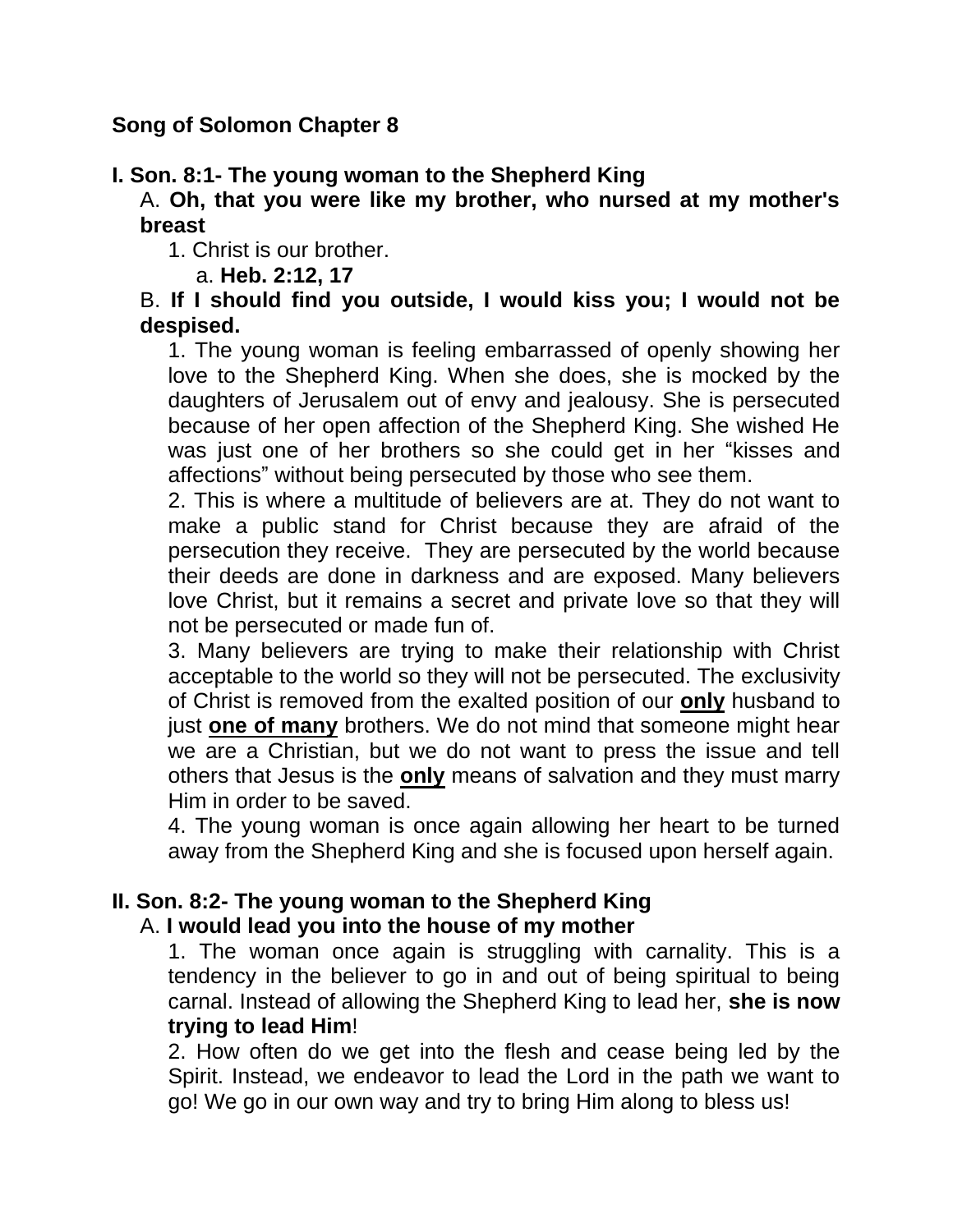#### B. **who used to instruct me**

1. Notice she is seeking grace from the Shepherd King, but she is doing the leading. She wants the blessing of grace upon her endeavors but in her own way and place. We only receive grace in the Lord's way and place.

2. The believer's mother is grace. Notice the word "**used"** to instruct her, but no longer! Grace will cease instructing us when we are trying to lead the Lord in our own path and doing things our way.

3. The grace of God teaches us, but it will do so when we are led by the Spirit of Christ in His path

#### a. **Titus 2:12**

#### C. **I would cause you to drink spiced wine of the juice of the pomegranate**

1. This is another sign of carnality. We are trying to cause things in regards to the Lord. We try to cause Him to bless us. We try to cause Him to hear us. We try to cause Him to move for us.

2. The spiced wine and juice of the pomegranate here refers to our praise and worship. We think if we will say and sing the right things to the Lord that it will cause God to bless us even if we are walking in our own path away from Him. This is really manipulation. Many believers are walking in their own path, but show up to church on Sunday and sing worship songs hoping it will cause the Lord to bless their lives. This will not happen. The Lord will not be manipulated. The Lord will not be lead by you. The Lord will not allow you to cause Him to bless you by your works. God blesses us through our faith and actions that come from our faith. When we are in faith we will follow in the path He leads us in.

# **III. Son. 8:3- The young woman to the Shepherd King**

#### A. **His left hand is under my head**

1. In the Bible the right hand is the place of honor, grace, and power. When passing on favor or blessing you placed your right hand on someone. The left hand was the place of subjection. Jacob placed his left hand on Manasseh thus subjecting him to Ephraim who he placed his right hand upon.

2. The Lord places His left hand under our head. The head in the bible speaks of authority or rulership. By the left hand being placed under our head we are thus submitted to the Lord's authority. We give up rights to rule ourself. He is our Lord. We must submit ourselves to the Lord. Submission in the New Covenant is faith.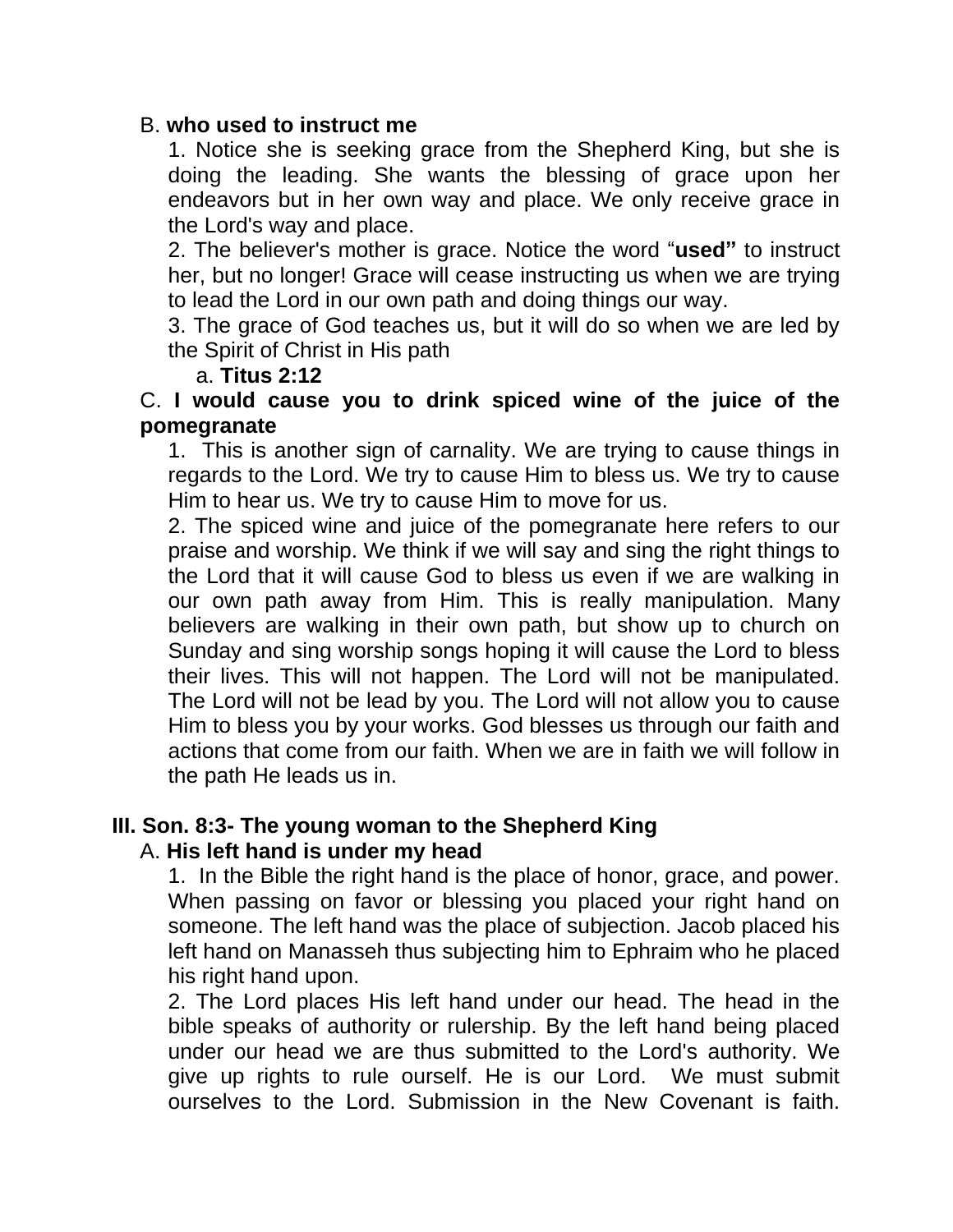When we place our faith in the Lord and His finished work of the cross then we are supported by the authority of Jesus. When we do we allow the left hand of Jesus to be under our head. When we do we will reign in life through Jesus Christ! **Romans 5:17**

# B. **His right hand embraces me**

1. if we will accept His left hand under our head, he will embrace us completely with His right hand. The right hand is the hand of honor, acceptance, authority, and power. The right hand of the Lord is the hand He worked redemption for us. It is by His right hand we experience victory **[Ps. 98:1]** We will see our whole life embraced by God's power and glory when we submit our head to His left hand! 2. This verse shows us the way out of carnality. It is returning to faith. This is submitting ourselves to the authority and rulership of the Lord. This means we allow the Spirit to lead us by faith and we cease trying to lead the Lord.

# **IV. Son. 8:4- The Shepherd King to the daughters of Jerusalem**

#### A. **I charge you daughters of Jerusalem, do not stir up or awaken love, until it pleases**

1. This phrase is repeated three times in the Song of Solomon. The Trinity is charging those who are legalistic not to force those who are carnal into submission to God or loving God.

2. Those who are legalistic tend to force people to love God and to serve God. They do it by fear and manipulation. The triune God hates this! He says in this book, do not do this! Do not do this! Do not do this!

3. Leaders should keep teaching the Word of God [the message of grace] and praying for those who are carnal. God will bring them to Himself in time.

## **V. Son. 8:5- The Shepherd King to the young woman**

## A. **Who is this coming up out of the wilderness, leaning upon her beloved.**

1. The young woman has now turned to the Shepherd King again and is once again allowing Him to lead her. Notice where her own path had taken her. It had taken her into the wilderness! Our own path will always lead to the wilderness of sin, lack, and barrenness. When we allow the Lord to lead us He will lead us out of the wilderness into the promise land every time!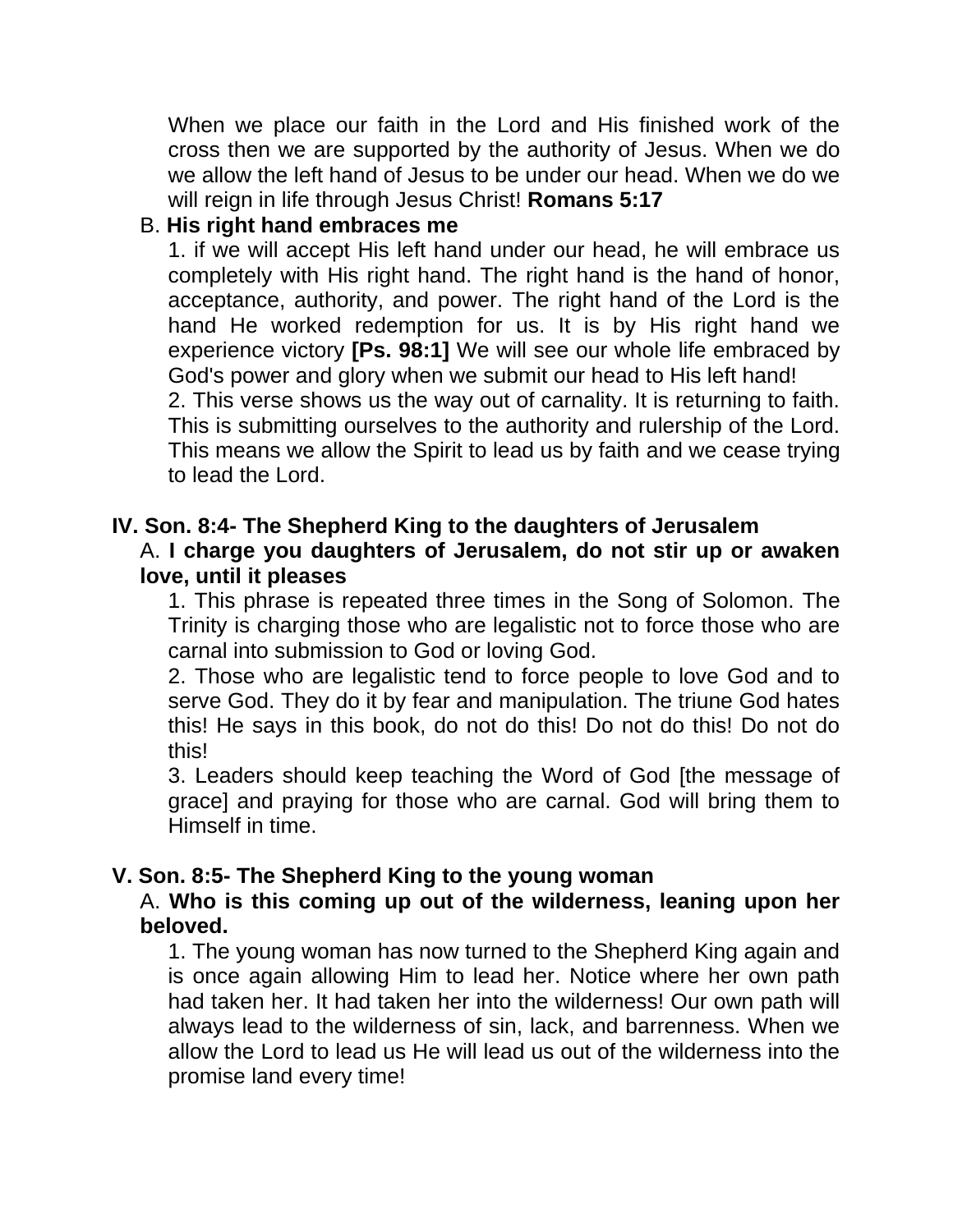2. A similar passage to this one is found in chapter 3:6. [see comment there] In that verse we see that the Lord Jesus overcame the wilderness and every temptation of the enemy for us. He perfectly obeyed God's law and the perfume of His perfections ascended to God in our behalf. In this verse we see how we ourselves will experience victory over the wilderness and every temptation. It is not by self effort or even by keeping God's law. It is by leaning upon [trusting in] our beloved, which is Christ.

3. Most believers when they are tempted will quote the law to the devil. This is because Jesus did! However, Jesus quoted it in order to fulfill it and set it aside! Most believers say when they are tempted, "God's Word says not to do this or that, so I refuse to do it!" However, this is makes their defeat sure. They are making their stand upon the Law. We cannot stand upon the Law and find victory in the Christian life. Jesus fulfilled the Law and set it aside. We overcome by believing, claiming, and acting upon who we are in Christ and because of Christ. Instead of trying to live up to the Law, we live up to who we are in Christ by faith. When sin comes, I no longer say, I must not do it! I say I am free from this sin because I have been holy and righteous in the blood of Jesus. The nature of Christ is in me! I have died with Christ to this sin and I offer my body the Holy Spirit to empower me to live righteous! We have the victory in and through Jesus Christ who gained victory over Satan and the wilderness! We must overcome through grace and not by trying to fulfill the Law of God. Sin shall no longer have dominion over you, for you are not under law, but under grace. **Romans 6:14** The strength of sin is the law! **1 Cor. 15:56** Freedom from sin is found by appropriating grace through faith in what Jesus has already done for you! A sure way to defeat is to try to conquer something Jesus already conquered and to try to do what Jesus already did for you by His grace.

#### B. **I awakened you under the apple tree**

1. The apple tree in this book stands for grace. We were first awakened to righteousness when we understood grace. When we understand what Jesus already has done for us in His finished work then we are awakened to grace. When we are awakened to grace we are awakened to the righteousness we have in Him. When we are awakened to righteousness we will not sin! **1 Cor. 15:34**

2. The apple tree is a tree that bears fruit. When we understand grace we will begin to bear fruit from Christ's nature within us. When we are under the Law we only produce works. We can only bear fruit when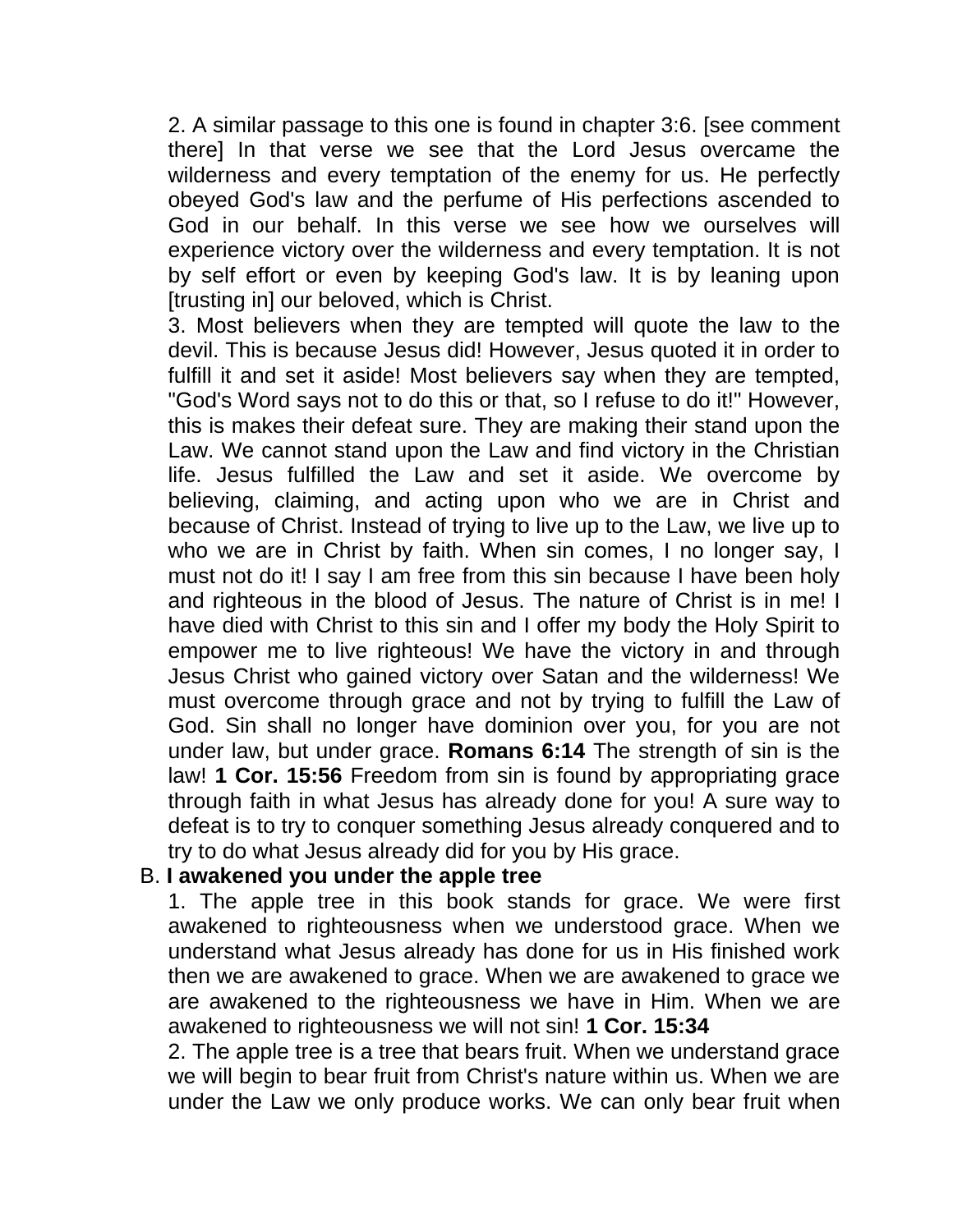we cease trying to live for God, and start living from God! We must all learn to abide in the vine. We do that by faith in what Christ has already done and said to us. We let Christ do the work in and through us by His Spirit.

C. **There you mother brought you forth. There she bore you and brought you forth.** 

1. Our spiritual mother is grace [the gospel]. We were saved by grace, so why do we leave the fruit tree to labor for God in the wilderness alone? As we have received the Lord Jesus, so we are to walk in Him. **Col. 2:6** We received by grace through faith, so we are to walk by grace through faith

2. We were born again by grace, and were brought forth out of Satan's kingdom by grace. We remain free from Satan and His kingdom by grace.

## **VI. Son. 8:6- The Shepherd King to the young woman**

#### A. **Set me as a seal upon your heart**

1. A seal in the ancient world was a sign of ownership and protection 2. We need to set the Lord Jesus as a seal over our heart [deepest affections] He owns us. Our heart only belongs to Him. When the Lord becomes the seal upon our heart we will not stray from Him. We need to watch closely and guard over our heart's affections.

#### B. **As a seal upon your arm**

1. The arm speaks of our actions. Jesus has bought us and we are not our own. Our hands and arms are His for His work and not our own.

## C. **for love is strong as death**

1. Death is working powerfully in the Earth to separate man from God. Love is just as powerful to draw us to God. What will keep you strong in your relationship to God is to dwell upon His love for you.

## D. **Zeal is enduring as the grave**

1. Many translations have jealousy in this verse, but the Hebrew here means zeal. God's zeal will cause you to endure whatever may come in your life. We get zeal for God by spending intimate time with Him.

#### E. **It's flames are as a flame of fire, a most vehement flame**

1. This is what consumed the Lord Jesus. His zeal for God caused Him to cast out the money changers with a whip!

F. We need say often- I am the Lord's and He loves me! This will set a seal upon our heart and cause zeal to burn in our bosom.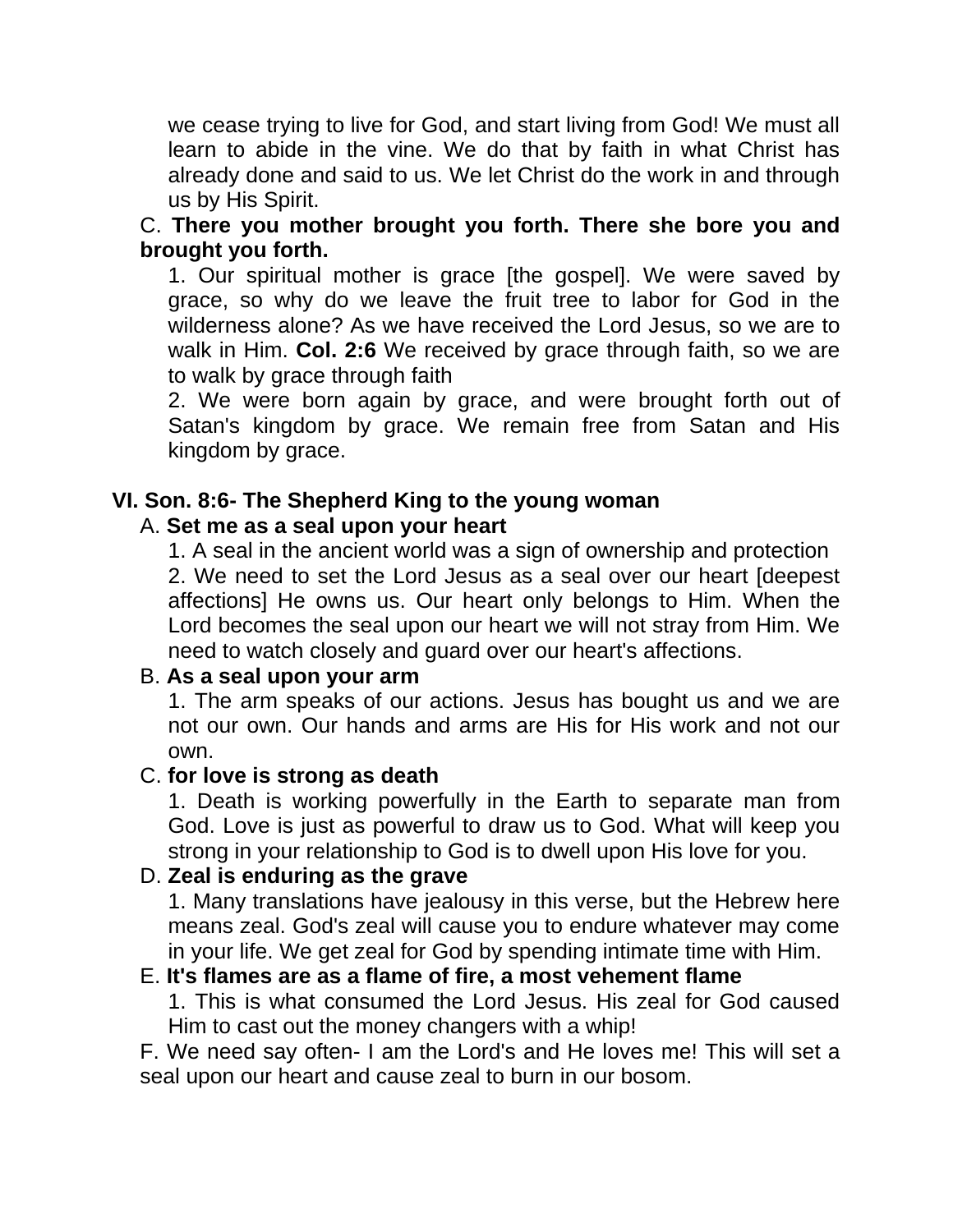# **VII. Son. 8:7- The Shepherd King**

# A. **Many waters cannot quench love, nor can floods drown it**

1. In life we will have many waters try to overflow us to quench the fire of our love for God. This fire was started by God in us and He keeps it from being extinguished. It might burn low, but it cannot be put out. Its embers are embedded in our spirit. It is up to us to stir it up to a flame.

## B. **If a man could give all his house for love, it would be utterly be despised**

1. Nothing in this life compares to the love of God and our relationship to Him. Why then do we allow natural things to get in the way of our time with Him?

2. If a man gains the whole world, and loses his soul, what has he really gained? You can gain fame, riches, and power, but if you do not have a love relationship with God you are nothing and to be greatly pitied.

3. Paul said that what he had used to consider as gain, now as loss and dung, for the surpassing greatness of knowing Christ.

## **VIII. Son. 8:8- The brothers of the young woman**

#### A. **We have a little sister**

1. This is spoken by the Shulamite's brothers sometime before she married the Shepherd King.

2. The little sister is the gentile church. The older brothers were the Jewish church in the very beginning of the church age.

## B. **And she has no breasts**

1. This was the view of the Jewish believers. They doubted that gentiles could really believe in God and love God without the Law.

## C. **What shall we do for her in the day she is spoken for**

1. The Jewish church thought the gentiles would not be ready to meet God unless they accepted the Law.

#### **IX. Son. 8:9- The brothers to the young woman**

#### A**. If she is a wall, we will build upon her a wall of silver, if she is a door, then we will enclose her with boards of cedar.**

1. This speaks of the brother's of the Shulamite testing of her chastity. Being a wall means she was chaste and would let no man into her before the time of marriage. If she would stay chaste then they would give her a dowry of silver. If she did not remain chaste she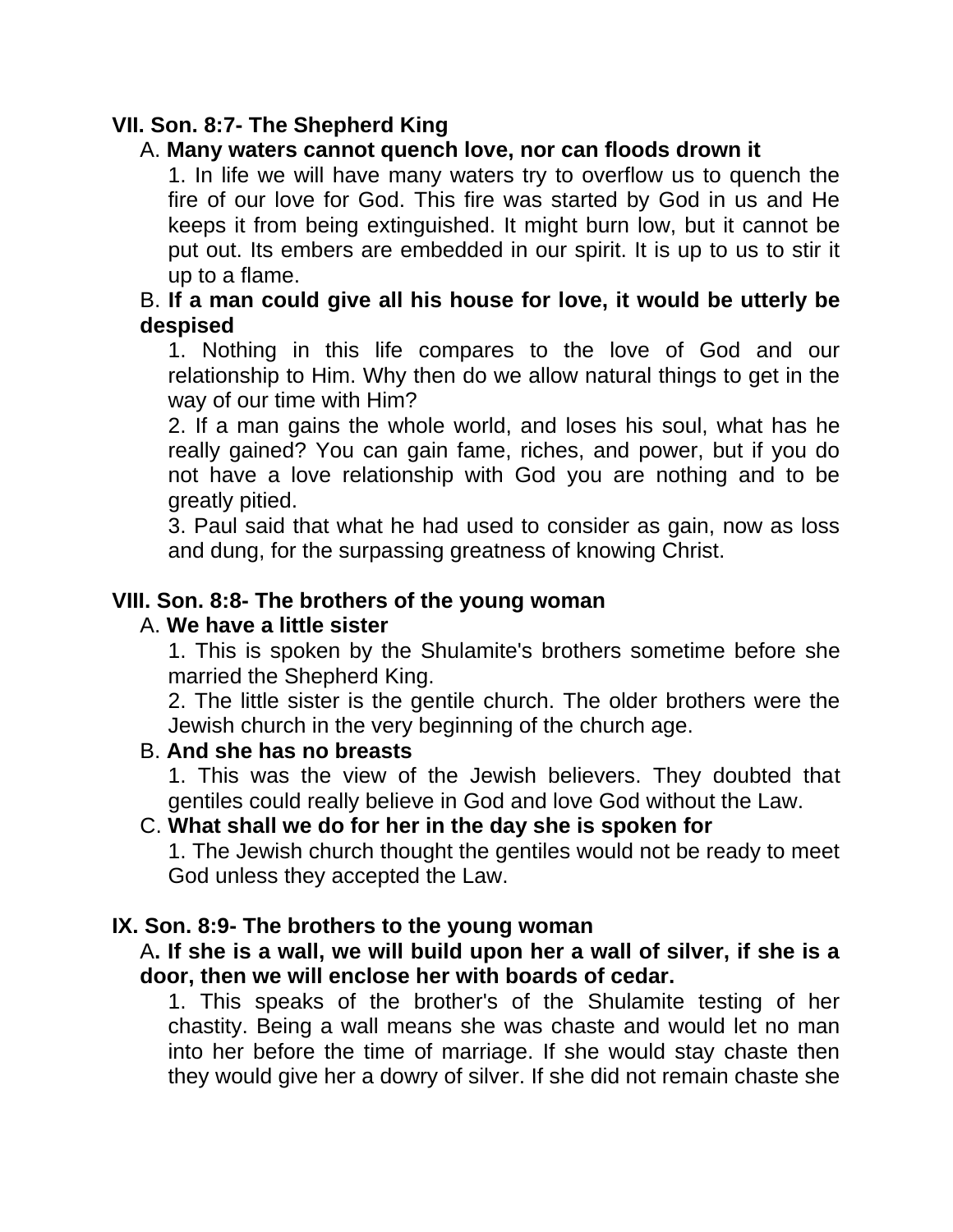would be like a door, which let anyone have free access to her. If this was the case they would fence her in and not allow her to marry.

2. The Jewish church attempted to make the gentile church accept the Law. If they would do this the Jewish church would consider the gentile church chaste and would be ready to say they were redeemed and saved. If the gentile church refused the Law then they would be shut out from salvation.

3. This opinion was held until the council of Jerusalem in Acts 15. There Peter and Paul argued for grace and told of both the faith and love of the gentile church apart from the Law.

#### **X. Son. 8:10- The young woman to her older brothers** A. **I am a wall, and my breasts are like towers**

1. The young woman boasts in her chastity and declares her bosom is ample

2. The gentile church was holy without the law. It had both faith and love which were like tall towers for all to see. They came by grace and not the law. The Jewish church had to admit the gentile church was saved because of its fruit and not because they had the Law.

3. Grace will make you a wall against Satan and sin. The Law will actually make you a door for sin and temptation in your life. **1 Cor. 15:56, Romans 6:14**

## B. **Then I was as one in His eyes who found peace**

1. The church had found peace with God through grace by faith outside the works of the Law. **Romans 5:1**

2. The Jewish church always struggled finding peace with God because they would not dispense of the Law. Finally, the Jewish church in Jerusalem was destroyed and removed.

3. We find peace- Heb. shalom - in God's grace- Shalom is an all encompassing term- safety, deliverance, healing, prosperity, and wholeness.

4. What the Jews sought for, the Gentiles had found through faith in grace. **Romans 9:31-32**

## **XI. Son. 8:11- Narrator**

## A. **Solomon had a vineyard at Baal-hamon**

1. Baal-hamon means a owner of a multitude. Solomon is a type of Christ. Jesus Christ is ruler of a multitude.

2. The church is His vineyard. He is the vine and we are the branches that bring forth fruit.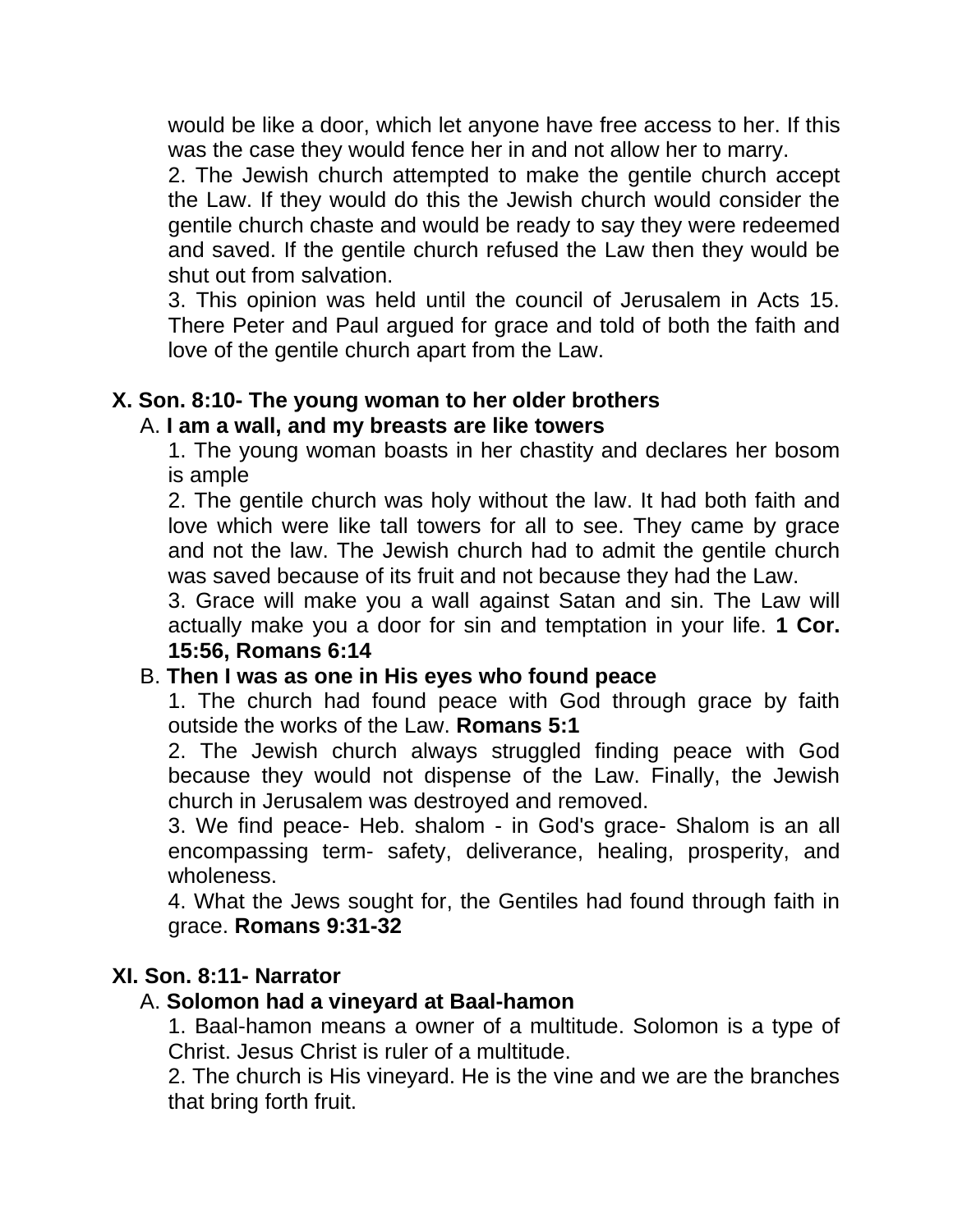# B. **He let out His vineyard to keepers**

1. The keepers of the Lord's vineyard is His ministers or in this book "His companions"

# C. **Everyone is to bring for its fruit a thousand silver coins**

1. This speaks of the responsibility of each minister in the church to preach and minister grace. This will bring forth a rich and abundant harvest. It is worth a thousand silver coins.

2. Jesus was sold for thirty silver coins. He was sold for thirty but He should get back a thousand from each minister of each local church!

3. Silver in the Bible speaks of redemption. It is by the finished work of redemption that fruit is born from our lives.

4. If a local church is not bearing fruit then the minister must check up on if he has been ministering the grace of God in truth. If the minister is centered upon the finished work of Christ then it will produce fruit.

## **XII. Son. 8:12- God**

# A. **My own vineyard is before me**

1. Although He allows others to keep and work in the vineyard, it is God's and He watches over it with care.

## B. **You, O Solomon, may have a thousand**

1. God the Father has allotted Jesus a thousand fold return from the vineyard.

## C. **and those who tend its fruit two hundred**

1. The Lord's ministers who minister in the vineyard shall also have a reward- We are promised a one hundred fold return in this life [**Mark 10:30**], but we are promised here a two hundred fold return in heaven.

2. If you are a minister of God do not allow yourself to grow weary and give up. There a great reward in this life and the next for all your trouble and hard work!

## **XIII. Son. 8:13- narrator**

## A. **O you who dwells in the gardens**

1. It is still speaking to the ministers of the local churches. They are the gardens of Christ.

## B. **The companions listen for your voice**

1. True ministers of Christ are called companions- we are to be in close communion and friendship with Christ.

2. True ministers are to listen for the voice of the Lord in what they preach and how to lead their church. We are not free to preach what